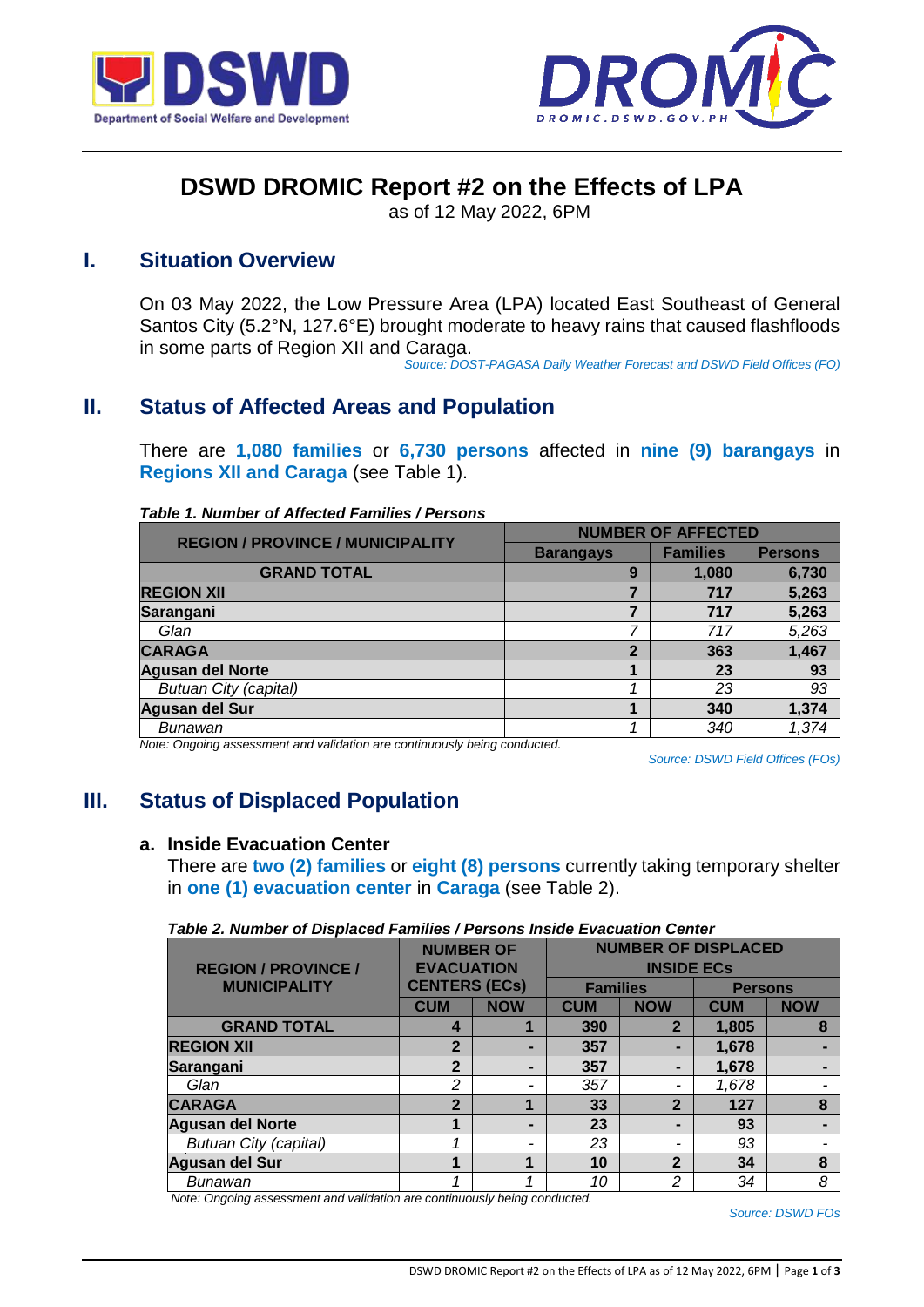



# **IV. Damaged Houses**

### A total of **22 houses** were **totally damaged** in **Region XII** (see Table 3).

#### *Table 3. Number of Damaged Houses*

| <b>REGION / PROVINCE / MUNICIPALITY</b> | <b>NO. OF DAMAGED HOUSES</b> |         |                  |  |
|-----------------------------------------|------------------------------|---------|------------------|--|
|                                         | Total                        | Totallv | <b>Partially</b> |  |
| <b>GRAND TOTAL</b>                      | 22                           | 22      |                  |  |
| <b>REGION XII</b>                       | 22                           | 22      |                  |  |
| Sarangani                               | 22                           | 22      |                  |  |
| Glan                                    | ົດດ                          | 22      |                  |  |

*Note: Ongoing assessment and validation being conducted.*

*Source: DSWD FOs*

# **V. Cost of Humanitarian Assistance Provided**

A total of **₱1,565,494.00** worth of assistance was provided to the affected families; of which, **₱1,473,344.00** from the **DSWD**, and **₱92,150.00** was provided by the **Local Government Units (LGUs)** (see Table 4).

| Table 4. Cost of Assistance Provided to Affected Families / Persons |  |
|---------------------------------------------------------------------|--|
|                                                                     |  |

|                                         | <b>COST OF ASSISTANCE</b> |            |                |                          |                              |
|-----------------------------------------|---------------------------|------------|----------------|--------------------------|------------------------------|
| <b>REGION / PROVINCE / MUNICIPALITY</b> | <b>DSWD</b>               | <b>LGU</b> | <b>NGOs</b>    | <b>OTHERS</b>            | <b>GRAND</b><br><b>TOTAL</b> |
| <b>GRAND TOTAL</b>                      | 1,473,344.00              | 92,150.00  |                |                          | 1,565,494.00                 |
| <b>REGION XII</b>                       | 1,473,344.00              | 85,000.00  | -              |                          | 1,558,344.00                 |
| Sarangani                               | 1,473,344.00              | 85,000.00  | -              |                          | 1,558,344.00                 |
| Glan                                    | 1,473,344.00              | 85,000.00  | ٠              | $\overline{\phantom{a}}$ | 1,558,344.00                 |
| <b>CARAGA</b>                           | -                         | 7,150.00   | -              | -                        | 7,150.00                     |
| Agusan del Sur                          | $\blacksquare$            | 7,150.00   | $\blacksquare$ |                          | 7,150.00                     |
| Bunawan                                 | -                         | 7,150.00   | ٠              |                          | 7,150.00                     |
|                                         |                           |            |                |                          | Courant DOM/D EOC            |

*Source: DSWD FOs*

# **VI. Response Actions and Interventions**

### **a. Standby Funds and Prepositioned Relied Stockpile**

|                       |                |                 | <b>STOCKPILE</b>         |                                            | <b>TOTAL STANDBY</b> |  |
|-----------------------|----------------|-----------------|--------------------------|--------------------------------------------|----------------------|--|
| <b>OFFICE</b>         | <b>STANDBY</b> |                 | <b>FAMILY FOOD PACKS</b> | <b>OTHER FOOD</b>                          | <b>FUNDS &amp;</b>   |  |
|                       | <b>FUNDS</b>   | <b>QUANTITY</b> | <b>TOTAL COST</b>        | <b>AND NON-FOOD</b><br><b>ITEMS (FNIs)</b> | <b>STOCKPILE</b>     |  |
| <b>TOTAL</b>          | 85,907,350.60  | 458,723         | 291,746,421.40           | 717,787,693.07                             | 1,095,441,465.07     |  |
| DSWD CO               | 13,679,177.04  |                 |                          |                                            | 13,679,177.04        |  |
| NRLMB-NROC            |                | 24,110          | 15,261,630.00            | 159,547,321.03                             | 174,808,951.03       |  |
| NRLMB-VDRC            |                | 829             | 553,910.00               | 48,479,902.40                              | 49,033,812.40        |  |
| <b>DSWD FO XII</b>    | 5,000,969.85   | 45,391          | 27,095,050.00            | 40,584,228.38                              | 72,680,248.23        |  |
| <b>DSWD FO Caraga</b> | 5,000,000.00   | 138,134         | 95,621,079.92            | 13,205,324.21                              | 113,826,404.13       |  |
| Other FOs             | 62,227,203.71  | 250,259         | 153,214,751.48           | 455,970,917.05                             | 671,412,872.24       |  |

*Note: Inventory Summary is as of 12 May 2022, 4PM. Replenishment of standby funds for DSWD Central Office is being processed.*

*Source: DSWD-DRMB and DSWD-NRLMB*

## **1. Standby Funds**

● **₱13.68 million Quick Response Fund (QRF) at the DSWD Central Office.**